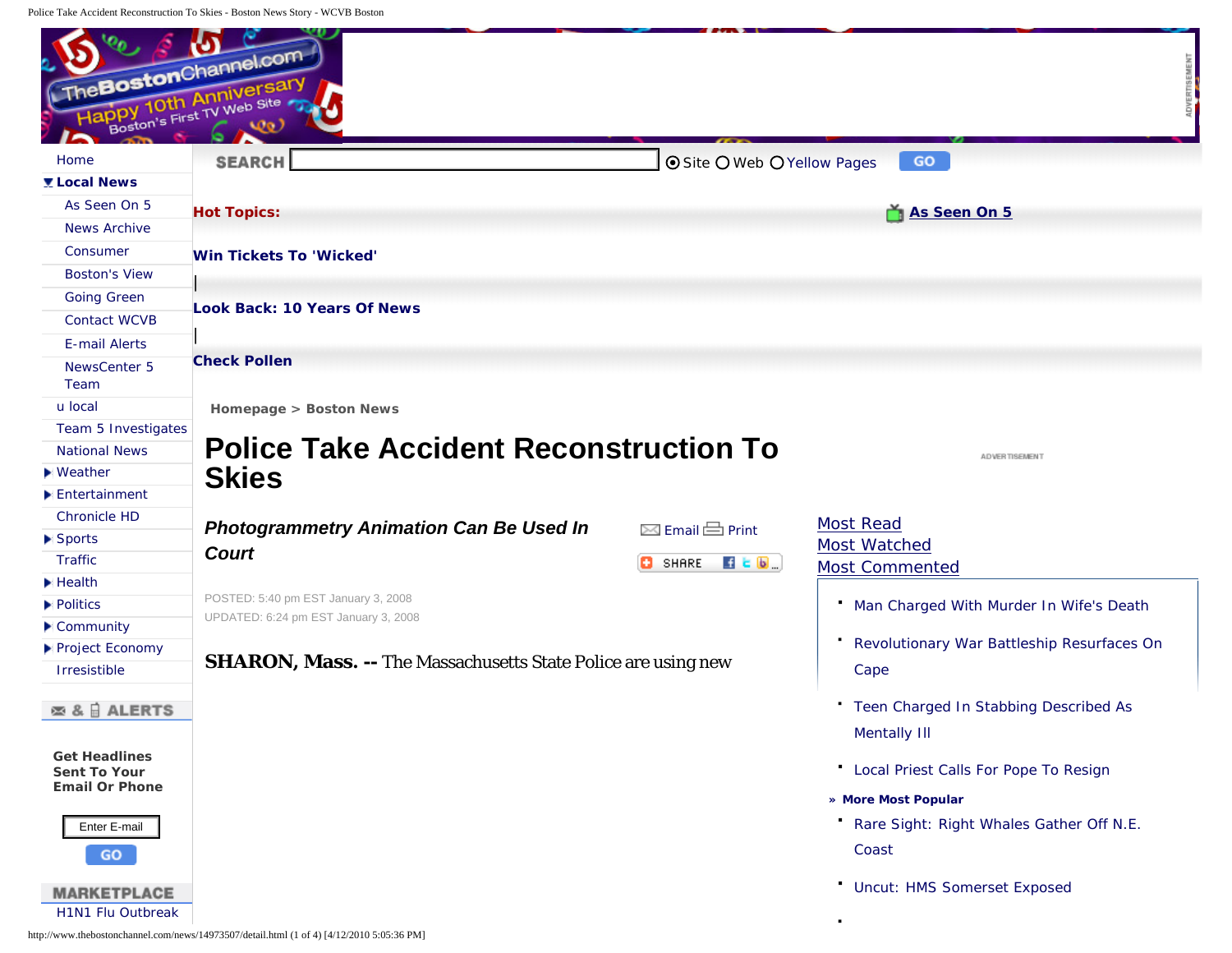Police Take Accident Reconstruction To Skies - Boston News Story - WCVB Boston

| <b>Beth Israel</b><br><b>Deaconess Medical</b><br>Center |                        |
|----------------------------------------------------------|------------------------|
| i⊾ Auto                                                  |                        |
| <b>Boston Jobs</b>                                       |                        |
| Dating                                                   |                        |
| Education                                                |                        |
| <b>Family</b>                                            |                        |
| Food                                                     |                        |
| <b>Health Source</b>                                     |                        |
| House and Home                                           |                        |
| <b>Local Experts</b>                                     |                        |
| Mt Auburn Health<br>Connection                           | NewsCenter 5'          |
| <b>Real Estate</b>                                       | photogramme            |
| <b>Sponsored Features</b>                                | calculate how <b>i</b> |
| $\blacksquare$ Travel                                    | accident recon         |
|                                                          | .                      |

technology to get traffic moving sooner after a crash.

[Gengels Start Foundation To Honor Daughter](http://www.thebostonchannel.com/video/23124447/index.html)

[Chronicle Monday: Great Places](http://www.thebostonchannel.com/video/23104235/index.html)

- **[» More Most Popular](http://www.thebostonchannel.com/mostpopular/)**
- **[» More Most Popular](http://www.thebostonchannel.com/mostpopular/)**

## **Pictures In The News**



| Helio                   | Polish                            | In               |
|-------------------------|-----------------------------------|------------------|
| Castroneves President's |                                   | Coalfields,      |
| Wins Indy               | <b>Body</b>                       | Days Of          |
|                         | Grand Prix Returns To Prayer Turn |                  |
|                         | Warsaw                            | <b>To Sorrow</b> |

ADVERTISEMENT

's Pam Cross reported that the technology is called try, where computer software uses aerial pictures of crashes to the crash occurred. The software reduces the amount of time astruction crews need to keep the roadway closed for investigations.

"We can take our measurements, create the diagram of the roadway, put the vehicles on the diagram -- all for the photographs," said Massachusetts State Police Sgt. Andrew Klane.

Photo reconstruction has been around for decades, but Klane has taken it to the skies. MassHighway funded the project because they want to keep traffic moving.

"One of our goals is to have quick clearance of traffic crashes, but not to jeopardize the quality and the accuracy of the investigations. We can fly over, take our pictures. The evidence -- the tire marks, the resting point of the vehicle, stuff like that, we mark on the ground with paint. We take four or five photographs and open the road," Klane said.

The software's animation of the crash can be used in court.

"It's very accurate and an accepted technology in court," Klane said.

*Copyright 2008 by TheBostonChannel.com. All rights reserved. This material may not be published, broadcast, rewritten or redistributed.*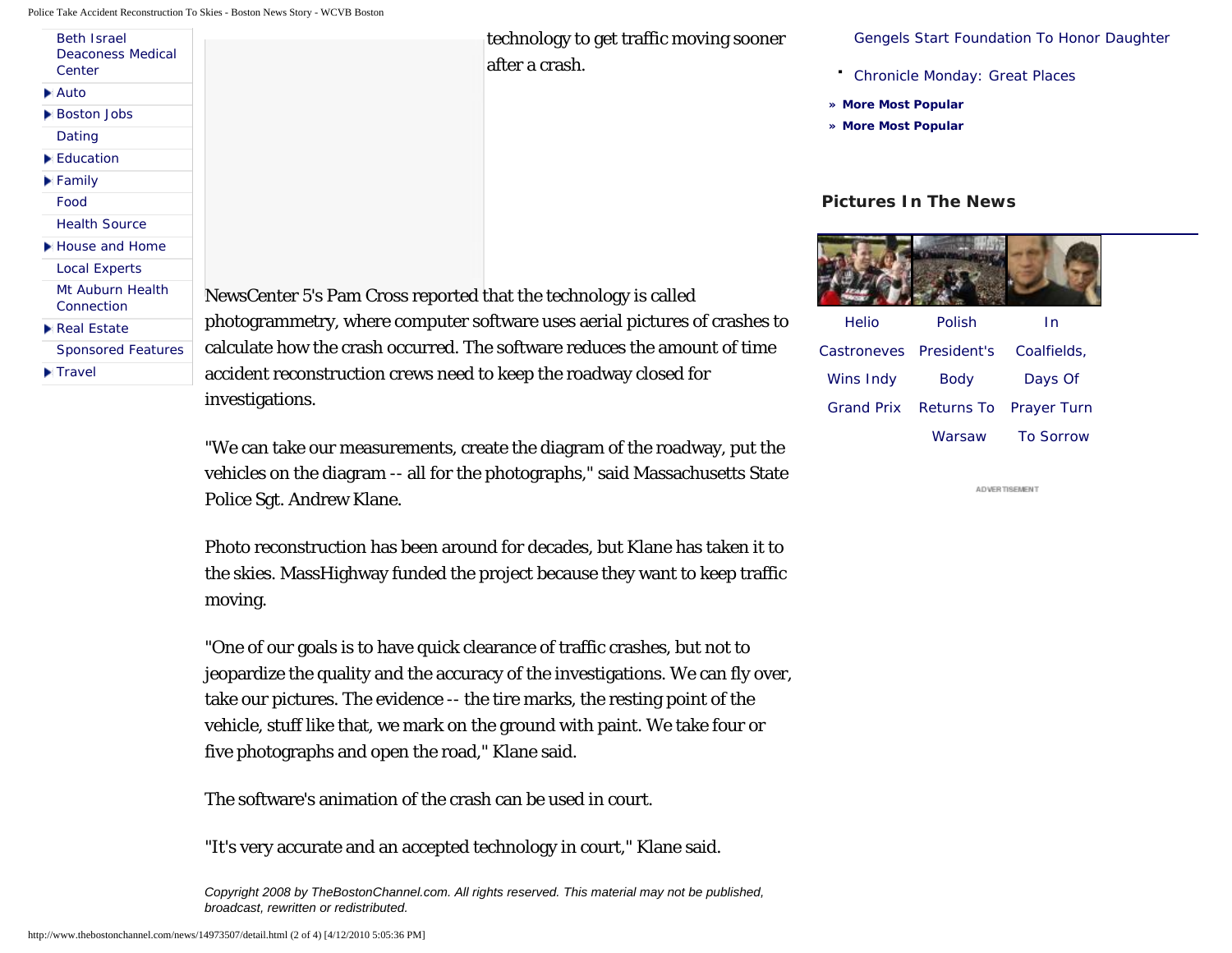

## THEBOSTONCHANNEL.COM

| <b>Sections</b>      | <b>Station</b>             | <b>Services</b>     | <b>Spotlights</b> | <b>Partners</b>          |
|----------------------|----------------------------|---------------------|-------------------|--------------------------|
| Home                 | About WCVB                 | Video               | Technology        | <b>Hearst Television</b> |
| <b>Local News</b>    | WCVB-HD                    | <b>Forums</b>       | $A+$ Students     | <b>ABC</b>               |
| <b>National News</b> | Contact WCVB               | E-mail Alerts       | CommonWealth 5    | <b>CNN</b>               |
| Weather              | <b>Captioning Contacts</b> | <b>Mobile</b>       | Food              | Lottery                  |
| Entertainment        | News Team                  | <b>RSS</b>          |                   |                          |
| <b>Sports</b>        | <b>Editorials</b>          | <b>Yellow Pages</b> |                   |                          |
| <b>Most Popular</b>  | Advertise                  |                     |                   |                          |
|                      |                            |                     |                   |                          |

## **[Make TheBostonChannel.com Your Homepage](http://www.thebostonchannel.com/news/1032852/detail.html)**